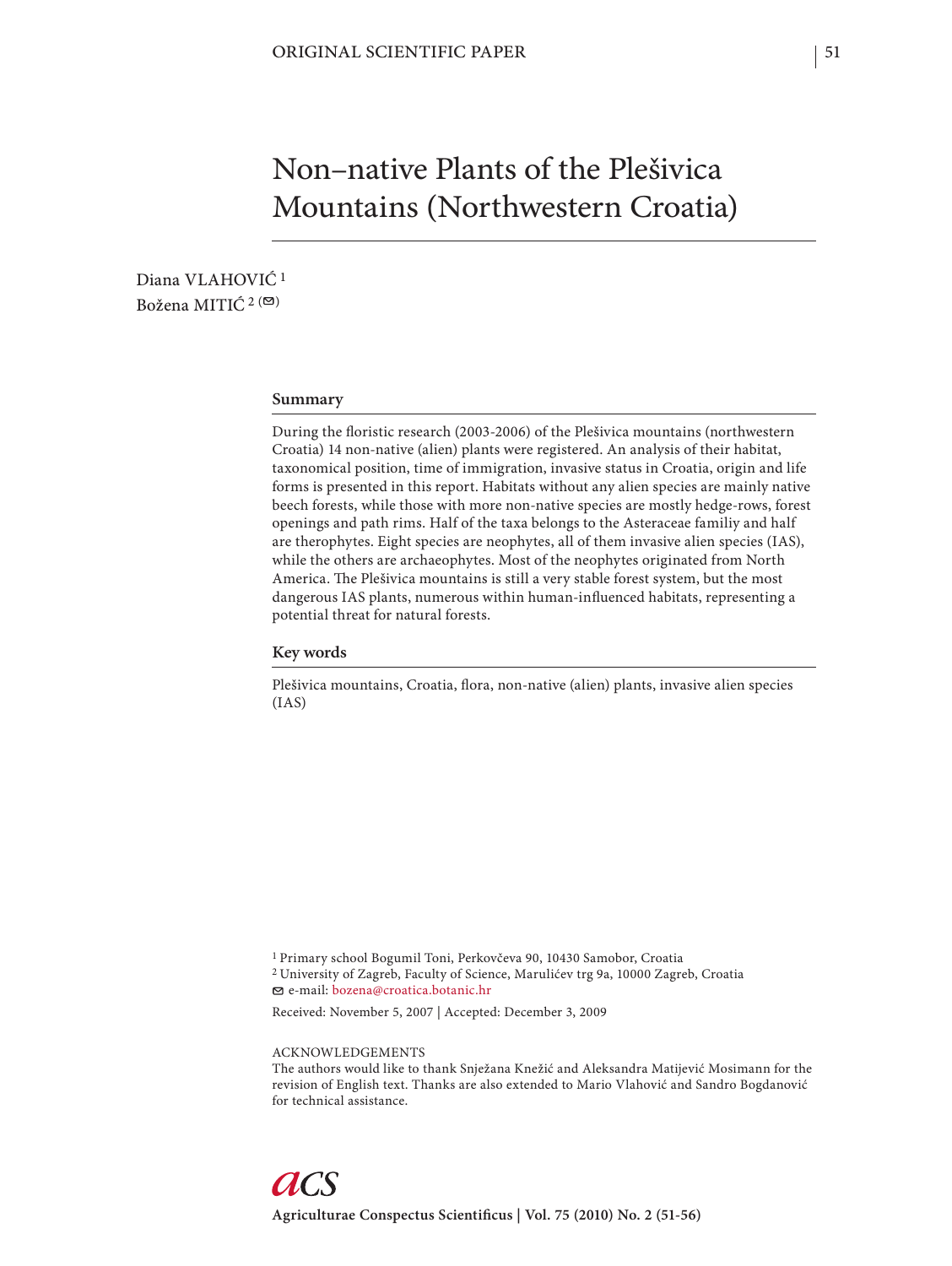#### **Introduction**

Plešivica is situated in the southwestern part of the Zagreb macro-region. It forms part of the mountainous region of the western part of central Croatia (Fig. 1). As part of the Samoborsko gorje massif, its northern area falls within the Nature Park "Žumberak - Samoborsko gorje". Plešivica is about 5 km long arduous ridge, and the highest brow is 777 m (Forenbacher, 1995). The total surface of the researched area amounts to approximately 8 km2.

The foothill region of Plešivica, as well as the adjoining mountain chain of Žumberak and Samobor, are made of dolomite and limestone - the same stones that construct the Dinara mountain. Dolomite dates back to the Triassic period, while limestone dates back to the Jurassic period. These massifs are also connected with karst forms in the same mountain system. To some degree, they differ from typical forms of Dinara, because they are overgrown with woodland and their grassy vegetation has been turned into arable land or vineyards (Dujmović-Purgar, 2006). According to the Köppen classification, this area belongs to Cfwbx type C - warm - moderate rainy climate (Crkvenčić *et al.*, 1974). As the Plešivica mountains with the adjoining Samobor and Žumberak mountains is situated on the transition between the south-eastern Alps and the north-western part of the Dinarides, fitogeographically it represents the bridge between the Alps and the Dinarides (Trinajstić, 1995). On highest locations mainly vegetation are forests with *Fagus sylvatica* L. The foothill region of Plešivica belongs to the North American region. In other words her Illyrian province, lower woodland zone links with *Carpinion betuli illyrico-podolicum* (Horvatić, 1967), and these are mainly the woods of *Quercus petraea* L. and *Carpinus betulus* L. Below the zone of the woods on the southern slopes of the Plešivica there are more places with vineyards and cultivated areas and numerous meadows.

The Plešivica mountains flora has not been systematically researched to date. Therefore, the data used for this area have been incidental and sparing, and mainly connected with the research of Samobor and Žumberak mountains (e.g. Schlosser and Vukotinović, 1857; Hirc, 1903-1912; Rossi, 1924; Horvat,1929). As opposed, the flora of Samobor mountains has been examined well (Šugar, 1972), as well as the one of Žumberak mountains (Vrbek, 2005). The partial research of Plešivica mountains has been done on its southern hillsides from the side of Jaska (Bevilacqua, 1959), and on the weedy flora encircling the settled parts of its southern slopes and the associated plain (Dujmović-Purgar and Hulina, 2004; Dujmović-Purgar, 2006). During the most recent floristic researches (2003-2006) of the whole Plešivica mountains (Vlahović, 2007) 404 taxa of vascular flora has been found. Among them 390 taxa (96%) are native (autochthonous) and 14 (4%) non-native (allochthonous).

Non-native (alien) plants, especially invasive alien species (IAS), are considered the greatest threat to the biodiversity of the flora and its conservation everywhere (e.g. Pyšek, 1993; Pyšek et *al.* 2002, Mitić *et al.* 2006). As the part (continuation) of the first national project about invasive Croatian flora (Nikolić, 2007), here we represent some of those non-native species and discuss their features as well as distribution on the Plešivica mountains, with a focus on invasive alien species. The presence of such species on particular habitat often is a result of either indirect or direct antropogenic influence. Thus the purpose of this work was to establish if such influence could be identified through the presence of IAS and whether IAS threatens the relatively preserved and stable native flora of the Plešivica mountains.

#### **Material and methods**

During the vegetation seasons 2003-2006 floristic researches were done on 20 localities on the Plešivica mountains (Table 1, Fig. 1). Localities were geocoded, their habitats were classified according to Antonić *et al.* (2005) (Tables 1, 2) using standard methods of floristic research (Nikolić et al., 1998; Nikolić and Dobrović, 2002). Plant identification was carried out using the following keys: Hegi (1954), Tutin *et al.* (1964-1980; 1993), Javorka and Csapody (1979), Pignatti (1982), Domac (1994), Rothmaler (1995). Here we present the findings of the research carried out on non-native plants, selected from the whole material and treated according to Dobrović *et al.* (2005; 2006), Mitić *et al.* (2006) and Nikolić (2007). Their nomenclature is according to Nikolić (1994; 1997; 2000; 2007). The list of non-native species (Table 3) includes next data for each taxa: name of the species and the family, the data about origin, the time of immigration (archaeophyte, neophyte), invasive status in Croatia and life form. Data about time of immigration and invasive status of non-native species to Croatia as well as their origin were interpreted according to Pyšek (1995), Dobrović *et al.* (2005; 2006), Mitić *et al.* (2006) and Nikolić (2007). Life forms were interpreted according to Nikolić (2007). Particular data were denoted with abbreviations explained in table (Table 3).

## **Results and discussion**

Fourteen non-native (alien) plants were found in the area of the Plešivica mountains. The presence of these particular species, was documented on 20 localities (Tables 1, 2; Fig. 1), all of them new for the flora of Croatia (cf. Nikolić, 2007).

Habitat analysis (according to Antonić *et al*., 2005; Tables 1, 2) showed that only five habitats were without any allochthonous species. Those habitats are mainly beech forests (Tables 1, 2; localities no. 5, 7, 9 and 14) while one among them is subatlantic mesophyllous grassland (Table 1, 2; locality no. 3), which implies that those habitats are mainly natural and not invaded with invasive alien plant species (IAS). However, on the locality no. 6 (Tables 1, 2; also forest with *Fagus sylvatica*) three IAS were recorded. This indicates a potential threat on these natural habitat(s) with old beech forests. Habitats with more non-native species in our research (five or six per habitat) are mostly hedgerows, forest openings and path rims (loc. No. 2, 10, 11, 12). Those habitats are known as good places for IAS spred-out (Šoštarić, 1994; Pyšek, 1995) and represent a potential threat for natural forests on Plešivica mountains.

All of the non-native plants from our research are angyosperms as well as dicots, placed within 13 genera and eight families (Table 3). Half of the taxa belongs to the Asteraceae familiy (6 species, 42,86%), two species belong to the Brassicaceae (14,29%) and several families are represented with one species (Scrophulariaceae, Cichoriaceae, Papaveraceae, Fabaceae, Balsaminaceae, Polygonaceae). This result is in accordance with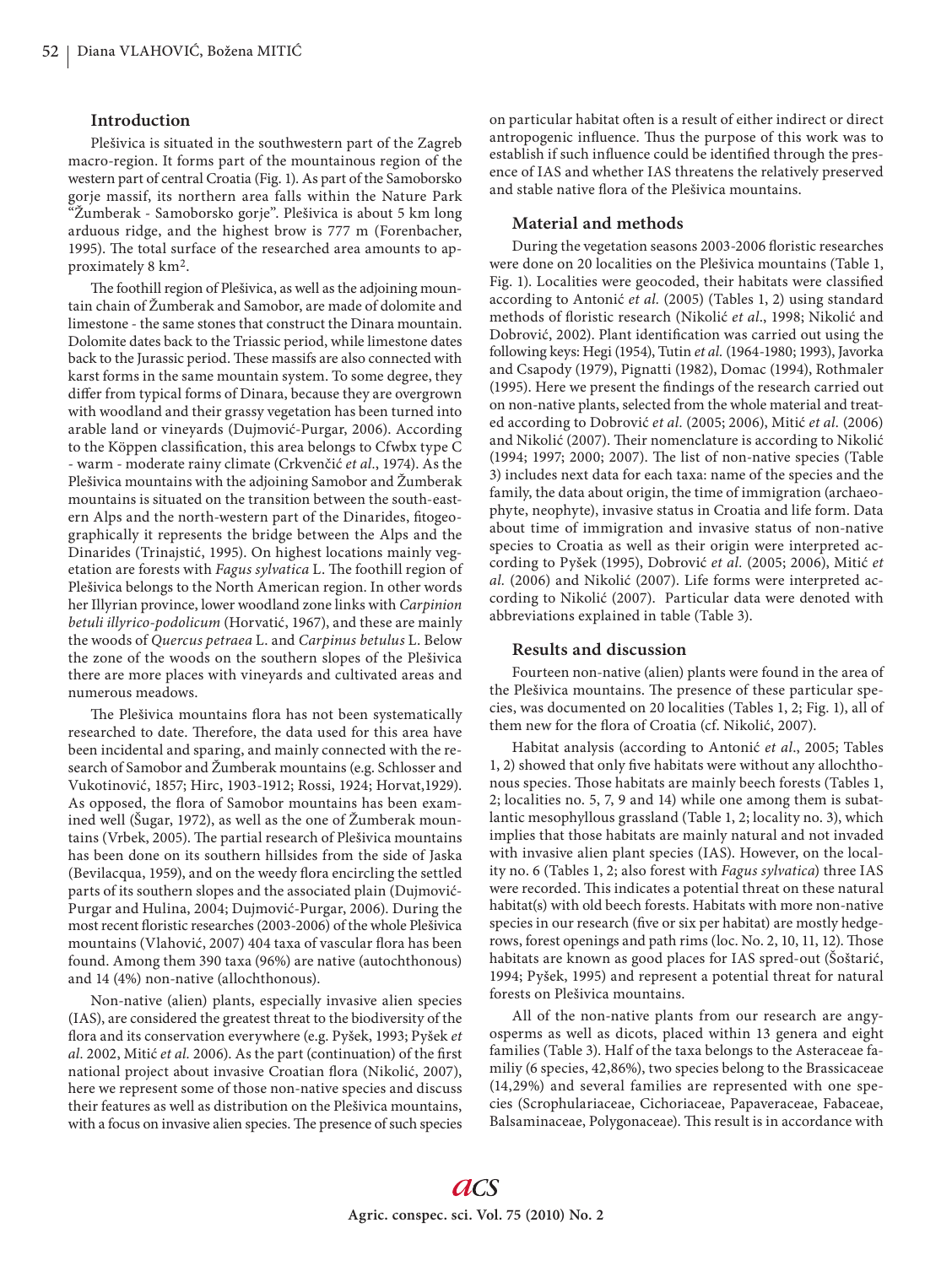

**Figure 1.** Position of the Plešivica mountains and researched localities (modified according to Anonymus, 1957 and Nikolić, 2007

Dobrović *et al.* (2005) who suggest that Asteraceae are the most predominant family regarding non-native flora in Croatia.

According to the time of immigration (archeophytes and neophytes) and the invasive status in Croatia, our results (Table 3) showed that a slighthly smaller number of allochtohonous plants from our research are archeophytes (five species). One species (*Armoratia rusticana* P. Gaertn., B. Mey et Scherb. is cultivated according to Flora Croatica Database (Nikolić, 2007), but also an archeophyte, what could be seen from its historical data (cf. Küster, 1997). Neophytes, arrived after the discovery of America (cf. Pyšek, 1995), are numerous (eight species) and all of them are invasive alien species. Analysis of their origin (Table 3) showed that most of the neophytes originated from North America (five species) while a smaller number originated from Asia (three species). As this still represents only a small number of neophytes on the Plešivica mountains, this result could be accepted with some doubts. However, it is still in accordance with the results about neophytes origin for the whole Croatia (Dobrović *et al.*, 2005).

Life form analysis of allochthonous plants from the Plešivica mountains (Table 3) showed that therophytes were dominant (seven species, 50%, three of them are neophytes), five species (35,7%) were hemicriptophytes, while phanerophytes and geophytes were represented with one species each. Domination of therophytes in our research area is also in accordance with data for the whole non-native flora in Croatia Dobrović et al. (2005).

Regarding the whole flora of the Plešivica mountains, the number of neophytes is low, only 2,1% (Vlahović, 2007), and indicates that Plešivica is still a very stable forest system, in which non-native plants could not easily penetrate. However, we confirmed presence of some, earlier noticed (cf. Dujmović-Purgar, 2006), very aggressive invasive alien plants (neophytes) on the wide area of Plešivica: *Ambrosia artemisiifolia* L. (Tables 1,2; Fig. 1; localities no. 2, 10, 12, 15, 19)*, Artemisia verlotiorum* Lamotte (Tables 1, 2; Fig. 1; localities no. 10, 11, 13, 16, 17) and *Veronica persica* Poir (Table 1, 2; Fig. 1; localities no. 6, 8, 11, 20). Those species are mostly therophytes that need light and warmth and prefer to colonize wide areas (e.g. cultivated land, plough-fields, trail and wood margins etc.). Their penetration within stable forest areas is rather difficult (Hulina, 1991), but we found them placed at the edges of plough-fields and vineyards and from there, they could become the biggest threat for an old and/or damaged forest vegetation. Another problem is that *Ambrosia artemisiifolia* and *Artemisia verlotiorum* are aero-allergenic species and should be treated according to propositions for such allergenic species (cf. Peternel et al., 2005). These aero-allergenic species showed a wide spread-out throughout the antropogenic habitats of the Plešivica mountains as well as its foot. They also expanded on the whole area outside the forests (cf. Vlahović 2007). In the present situation, their growth in this area is very agressive and most likely difficult to stop without radical measures.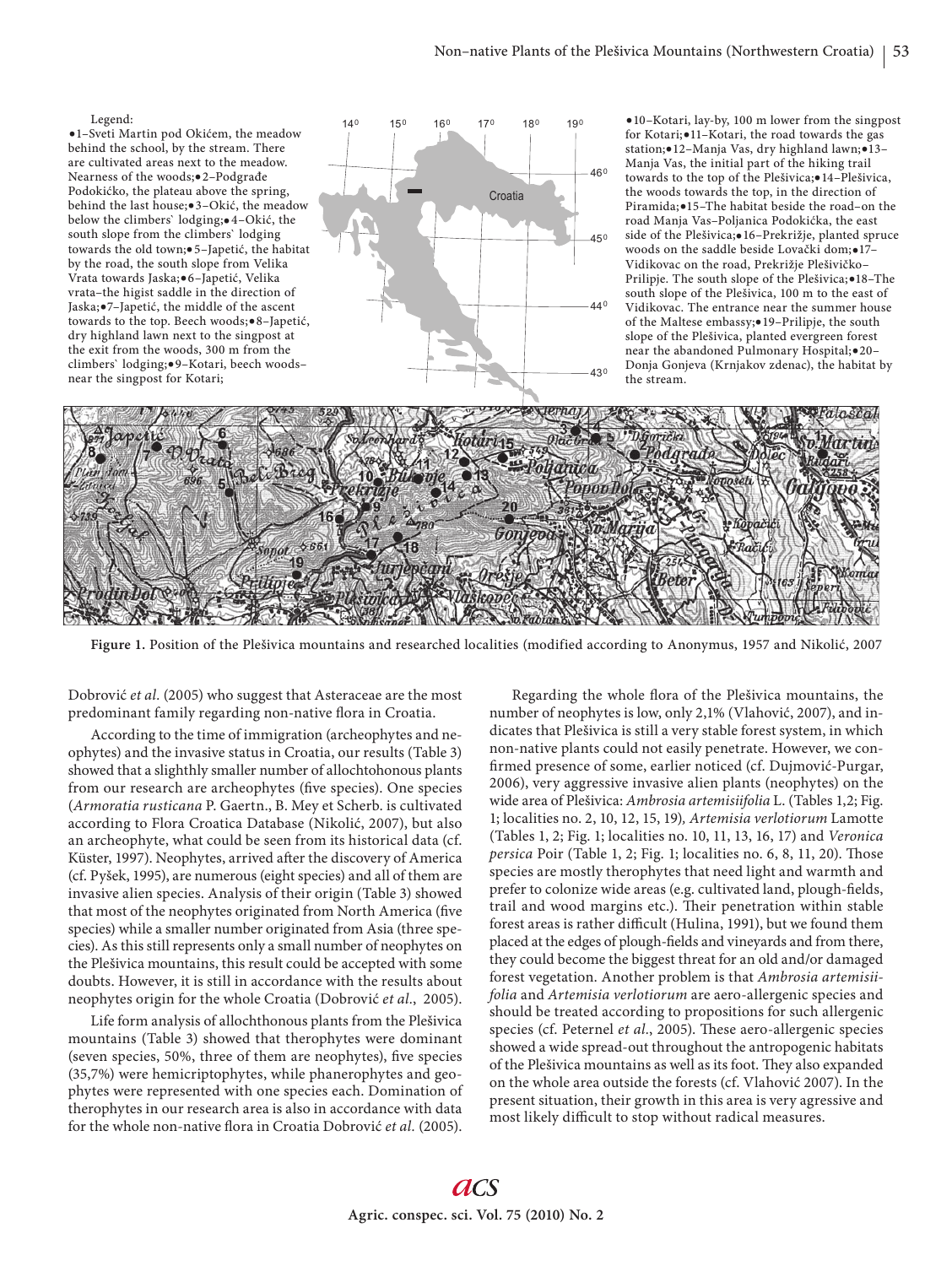| Name of species                                          |                 |                |            |            |            |            |            |            |            |            | Locality   |            |            |            |            |            |            |            |            |            |
|----------------------------------------------------------|-----------------|----------------|------------|------------|------------|------------|------------|------------|------------|------------|------------|------------|------------|------------|------------|------------|------------|------------|------------|------------|
|                                                          |                 | $\overline{2}$ | 3          | 4          | 5          | 6          | 7          | 8          | 9          | 10         | 11         | 12         | 13         | 14         | 15         | 16         | 17         | 18         | 19         | 20         |
| Ambrosia artemisiifolia L.                               |                 | $^{+}$         |            |            |            |            |            |            |            | $+$        |            | $+$        |            |            | $^{+}$     |            |            |            | $+$        |            |
| Artemisia verlotiorum Lamotte                            |                 |                |            |            |            |            |            |            |            | $+$        | $+$        |            | $^{+}$     |            |            | $\ddot{}$  | $^{+}$     |            |            |            |
| Centaurea jacea L.                                       |                 |                |            |            |            |            |            |            |            |            |            | $+$        |            |            | $+$        |            | $+$        |            |            |            |
| Erigeron annuus (L.) Pers.                               | $^{+}$          | $^{+}$         |            |            |            | $+$        |            |            |            |            |            | $^{+}$     |            |            |            |            |            |            |            |            |
| Solidago canadensis L.                                   |                 |                |            |            |            |            |            |            |            |            | $^{+}$     |            |            |            |            |            |            |            |            |            |
| Solidago gigantea Aiton<br>Impatiens balfourii Hooker f. |                 | $+$            |            |            |            | $+$        |            |            |            |            | $+$        |            |            |            |            |            |            |            |            |            |
| Armoracia rusticana                                      |                 |                |            |            |            |            |            | $+$        |            | $^{+}$     |            | $^{+}$     |            |            |            |            |            |            |            |            |
| Capsella bursa-pastoris (L.) Medik.                      | $\! + \!\!\!\!$ | $^{+}$         |            |            |            |            |            |            |            |            |            |            |            |            |            |            |            |            |            |            |
| Lapsana communis L.                                      |                 |                |            |            |            |            |            |            |            | $^{+}$     |            | $^{+}$     |            |            |            |            |            |            |            |            |
| Robinia pseudoacacia L.                                  | $^+$            | $^{+}$         |            | $+$        |            |            |            |            |            | $+$        |            |            |            |            |            | $+$        |            | $^{+}$     |            |            |
| Papaver rhoeas L.                                        | $+$             |                |            |            |            |            |            |            |            |            |            |            |            |            |            |            |            |            |            |            |
| Polygonum persicaria L.                                  |                 | $^{+}$         |            |            |            |            |            |            |            |            |            |            | $\ddot{}$  |            | $^{+}$     |            |            | $^{+}$     |            |            |
| Veronica persica Poir.                                   |                 |                |            |            |            | $+$        |            | $+$        |            |            | $^{+}$     |            |            |            |            |            |            |            |            | $^{+}$     |
|                                                          |                 |                |            |            |            |            |            |            |            |            |            |            |            |            |            |            |            |            |            | C.5.2.1.3. |
| Code of habitat                                          | C.2.3.1         | D.1.2          | C.3.3      | E.3.4      | E.4.       | E.4.       | E.4.5.     | C.3.3      | E.4.3.     | D.1.2.     | C.5.2.1.3  | C.3.3      | E.3.2.1    | E4.        | C.5.2.1    | E.9.2.1    | D.1.2.     | D.1.2      | E.9.2.3.   |            |
|                                                          |                 |                |            |            |            |            |            |            |            |            |            |            |            |            |            |            |            |            |            |            |
|                                                          |                 |                |            |            |            |            |            |            |            |            |            |            |            |            |            |            |            |            |            |            |
|                                                          | 5555932.65      | 55950.60       | 5555082.96 | 5555125.32 | 5548285.72 | 5548285.72 | 5548095.60 | 5547214.74 | 5551861.52 | 5551417.75 | 5555082.96 | 5553141.61 | 5553141.80 | 5553198.68 | 5552823.32 | 5551385.42 | 5551994.76 | 5551994.76 | 5551806.17 | 5554391.99 |
| Co-ordinate x                                            |                 |                |            |            |            |            |            |            |            |            |            |            |            |            |            |            |            |            |            |            |
|                                                          |                 | 5S             |            |            |            |            |            |            |            |            |            |            |            |            |            |            |            |            |            |            |
|                                                          |                 |                |            |            |            |            |            |            |            |            |            |            |            |            |            |            |            |            |            |            |
|                                                          | 5067023.13      | 5067026.53     | 5067418.93 | 5067401.20 | 5066712.56 | 5066712.56 | 5066698.75 | 5066500.63 | 5065625.46 | 5065649.58 | 5067418.93 | 5067213.80 | 5067192.19 | 5067222.34 | 5067535.27 | 5066032.13 | 5065679.05 | 5065679.05 | 5066390.64 | 5065850.71 |
| Co-ordinate y                                            |                 |                |            |            |            |            |            |            |            |            |            |            |            |            |            |            |            |            |            |            |
|                                                          |                 |                |            |            |            |            |            |            |            |            |            |            |            |            |            |            |            |            |            |            |

**Table 1.** Non-native species of the Plešivica mountains (explanations: numbers of localities in Legend; code of habitats in Table 2)

Legend: 1–Sveti Martin pod Okićem, the meadow behind the school, by the stream. There are cultivated areas next to the meadow. Nearness of the woods; 2–Podgrađe Podokićko, the plateau above the spring, behind the last house; 3–Okić, the meadow below the climbers` lodging; 4–Okić, the south slope from the climbers` lodging towards the old town; 5–Japetić, the habitat by the road, the south slope from Velika Vrata towards Jaska; 6–Japetić, Velika vrata–the higist saddle in the direction of Jaska; 7–Japetić, the middle of the ascent towards to the top. Beech woods; 8–Japetić, dry highland lawn next to the singpost at the exit from the woods, 300 m from the climbers` lodging; 9–Kotari, beech woods–near the singpost for Kotari; 10–Kotari, lay-by, 100 m lower from the singpost for Kotari; 11–Kotari, the road towards the gas station; 12–Manja Vas, dry highland lawn; 13–Manja Vas, the initial part of the hiking trail towards to the top of the Plešivica; 14–Plešivica, the woods towards the top, in the direction of Piramida; 15–The habitat beside the road–on the road Manja Vas–Poljanica Podokićka, the east side of the Plešivica; 16–Prekrižje, planted spruce woods on the saddle beside Lovački dom; 17–Vidikovac on the road, Prekrižje Plešivičko–Prilipje. The south slope of the Plešivica; 18–The south slope of the Plešivica, 100 m to the east of Vidikovac. The entrance near the summer house of the Maltese embassy; 19–Prilipje, the south slope of the Plešivica, planted evergreen forest near the abandoned Pulmonary Hospital; 20–Donja Gonjeva (Krnjakov zdenac), the habitat by the stream.

**Table 2.** Habitats of researched localities on the Plešivica mountains (according to Antonić et al., 2005)

| Habitat code | Explanation                                                                                |
|--------------|--------------------------------------------------------------------------------------------|
| C.2.3.1.     | Central European mesophyllous meadows of moderate<br>humidity                              |
| D.1.2.       | Mesophyllous hedge-rows and scrubs of continental,<br>exceptionally littoral areas         |
| C.3.3.       | Subatlantic mesophyllous grasslands, hill's meadows on<br>carbonate soils                  |
| E.3.4.       | Central European thermophyllous oak -woods                                                 |
| E.4.         | Mountain beech woods                                                                       |
| E.4.5.       | Mesophyllous and neutrophyllous pure beech woods                                           |
| E.4.3.       | Pre-Alpine mesophyllous beech woods                                                        |
| C.5.2.1.3.   | Forest clearance, forest path rims                                                         |
| E.9.2.1.     | Antropogenic forest associations, plantations of conifers,<br>plantations of common spruce |
| E.9.2.3.     | Antropogenic forest associations, plantations of conifers,<br>plantations of common pine   |

Another IAS therophyte is species *Impatiens balfourii* Hooker f., relatively new in Croatia, first noticed in Istria in 1992 (Pericin, 1992) and after that in several other areas (Ilijanić *et al.*, 1994; Nikolić, 2007). In the wider area of the Plešivica *Impatiens balfourii* was first noticed in locality Bukovac in 2002, from where it dissapeared in 2006 (cf. Dujmović-Purgar, 2006). We found this species on two localities: Podgrađe Podokićko and Kotari (Tables 1, 2; Fig. 1; localities no. 2, 11 ). Furthermore, big areas along the roads and paths, as well as lower - altitude meadows were invaded by the IAS species *Erigeron annuus* (L.) Poir. (Tables 1, 2; Fig. 1; localities no. 1, 2, 6, 12, 19, 20). We also registrated attractive IAS species *Solidago canadensis* L. (Tables 1, 2; Fig. 1; locality no. 11) and *Solidago gigantea* Aiton. (Tables 1, 2; Fig. 1; locality no. 6) with a slightly lower frequency, which probably escaped from surrounding tilled land. All previously mentioned IAS should be treated as undesirable on the researched teritory of the Plešivica mountains as well as in the whole of Croatia (cf. Dobrović *et al.*, 2006; Mitić *et al.* 2006) and should be included in future measures of their monitoring and treatment (e.g. eradication).

However, in case of management with *Robinia pseudoacacia* L. species (in our researches found in (Tables 1, 2; Fig. 1, localities no. 1, 2, 4, 10, 15, 16, 18), pretty patience should be applied, because of its double «role». Namely, on one hand, it is little known that this wide-spread species is IAS for native forests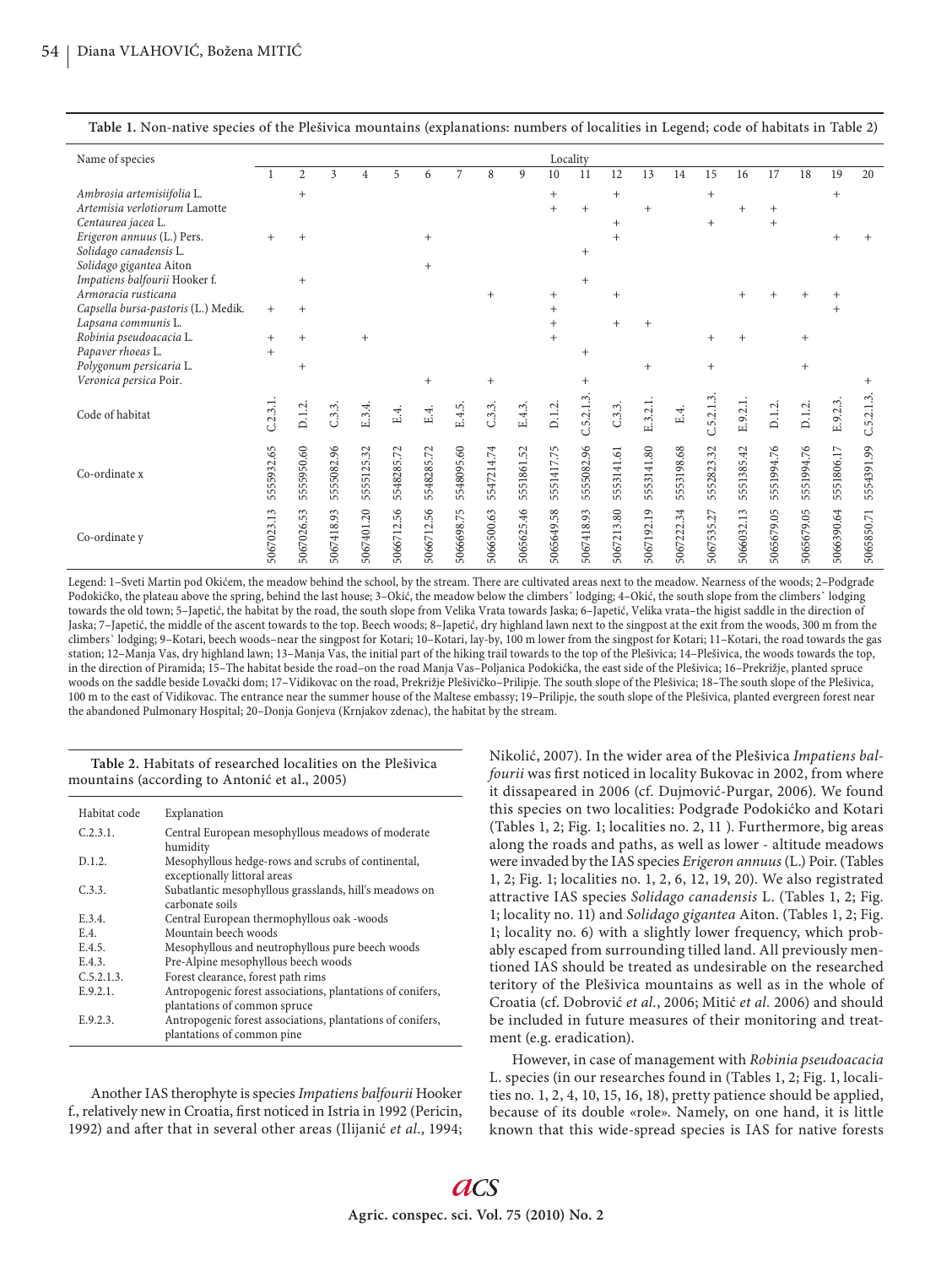| Name of the species                                | Family              | Time of immigration | IAS     | Origin   | Life form |
|----------------------------------------------------|---------------------|---------------------|---------|----------|-----------|
| Ambrosia artemisiifolia L.                         | Asteraceae          | neo                 | $^{+}$  | N. Am.   | T         |
| Artemisia verlotiorum Lamotte                      | Asteraceae          | neo                 | $+$     | Asia     | Η         |
| Centaurea cyanus L.                                | Asteraceae          | arh                 |         |          |           |
| Erigeron annuus (L.) Pers.                         | Asteraceae          | neo                 | $+$     | $N.$ Am. | Н         |
| Solidago canadensis L.                             | Asteraceae          | neo                 |         | N. Am.   | Н         |
| Solidago gigantea Aiton                            | Asteraceae          | neo                 | $^{+}$  | N. Am.   | Н         |
| Impatiens balfourii Hooker f.                      | Balsaminaceae       | neo                 |         | Asia     |           |
| Armoracia rusticana P. Gaertn., B. Mey. et Scherb. | <b>Brassicaceae</b> | cult                |         |          | ίτ        |
| Capsella bursa-pastoris (L.) Medik.                | <b>Brassicaceae</b> | arh                 |         |          |           |
| Lapsana communis L.                                | Cichoriaceae        | arh                 |         |          |           |
| Robinia pseudoacacia L.                            | Fabaceae            | neo                 | $^{+}$  | N. Am.   |           |
| Papaver rhoeas L.                                  | Papaveraceae        | arh                 |         |          |           |
| Polygonum persicaria L.                            | Polygonaceae        | arh                 |         |          |           |
| Veronica persica Poir.                             | Scrophulariaceae    | neo                 | $\,+\,$ | Asia     |           |

**Table 3.** Non-native species from the Plešivica mountains (neo–neophyte; arh–archaeophyte; cult–cultivar; IAS–invasive alien species; N. Am.–North America; T–terophyte; H–hemicriptophyte, P–phanerophyte, G–geophyte)

(Dobrović *et al.*, 2006; Nikolić, 2007). But, on the other hand, it has been planted and used for firewood, vineyards props (Lang, 1911), to secure dry and waisted soils (Šoštarić, 1994), and today is one of the most important honey plants in Croatia (Bačić and Sabo, 2007).

We can conclude that the area of the Plešivica mountains is mostly a very stable forest system, which cannot be easily penetrated by non-native, especially invasive alien plants. However, the most dangerous IAS plants are present within human-influenced habitats on the Plešivica mountains. Without any management measures, they could become the biggest threat for all habitats and can easily invade and threat natural forests and their biodiversity. After such a probable "scenario", any further measures against IAS on the Plešivica mountains may be a "lost game".

#### **References**

- Anonymus (1957). Topografska karta. Samobor 1:100000. Geografski institut JNA, Zagreb
- Antonić O, Kušan V, Bakran-Petricioli T, Alegro A, Gottstein-Matočec S, Peternel H, Tkalčec Z. (2005). Classification of habitats of the Republic of Croatia. Drypis 1/1,2: 1-111 (In Croatian)
- Bačić T, Sabo M. (2007). The most important honey plants in Croatia. Sveučilište u Osijeku, Osijek (In Croatian)
- Bevilaqua LJ. (1959). Flora and vegetation of Samobor mountains from Plešivica to Jaska. Master's thesis. University of Zagreb, Faculty of Science, Zagreb (In Croatian)
- Crkvenčić I, Dugački Z, Jelen I, Kurtek P, Malić A, Šašek M. (1974). Geography of the Republic of Croatia. Central Croatia 2. Školska knjiga, Zagreb (In Croatian)
- Dobrović I, Bogdanović S, Boršić I, Cigić P. (2005). Analisi delle specie esotiche della flora Croata. Informatore botanico Italiano 37:1-2
- Dobrović I, Boršić I, Milović M, Bogdanović S, Cigić P, Rešetnik I, Nikolić T, Mitić B. (2006). Invasive alien species in Croatia - preliminary report. In: Besendorfer V, Klobučar GIV (eds) 9. Croatian Biological Congress with international participation, Book of Abstracts, Rovinj, pp 146-147
- Domac R. (1994). Flora of Croatia. Školska knjiga, Zagreb (In Croatian)
- Dujmović-Purgar D. (2006). Weed flora of Plešivica mountains. Master's thesis. University of Zagreb, Faculty of Science, Zagreb (In Croatian)

Dujmović-Purgar D, Hulina N. (2004). Vineyard weed flora in the Jastrebarsko area (NW Croatia). Acta Bot. Croat. 63 (2) : 113-123

- Forenbacher S. (1995). Žumberak: Calendar of flora of Žumberačka gora. Školska knjiga, Zagreb (In Croatian)
- Hegi G. (1954). Illustrierte Flora von Mitteleuropa 6 (2). Carl Hansen Verlag, München
- Hirc D. (1903-1912). Revision of the flora of Croatia. Rad JAZU. 158-172, Zagreb (In Croatian)
- Horvat I. (1929). Distribution and past od mediterranean, illyric and pontic elements in flora od northern Croatia and Slovenia. Acta Bot. Croat. 4: 1-34 (In Croatian)
- Horvatić S. (1967). Phytogeographic features and division of Yugoslavia. In Horvatić S (ed): Analytical flora of Yugoslavia 1 (1). Inst. za bot. Sveuč. Grafički zavod Hrvatske, Zagreb: 23-61 (In Croatian)
- Hulina N. (1991). Segetalna i ruderalna flora u području Turopolja. Frag. Herbol. 20 (1-2): 5-19
- Ilijanić LJ, Marković LJ, Stančić Z. (1994). *Impatiens balfourii*  Hooker fill. in Kroatien. Acta Bot. Croat. 53: 115-119
- Javorka S, Csapody V. (1991). Iconographia florae partis Austroorientalis Europae centralis. Acad. Kiado, Budapest
- Küster H. (1997). Kleine Kulturgeschichte der Gewürze: ein Lexikon von Anis bis Zimt. Beck, München
- Lang M. (1911). Samobor, narodni život i običaji. Zbornik za narodni život i običaje, knjiga 16. JAZU, Zagreb: 246
- Mitić B, Dobrović I, Boršić I, Milović M, Bogdanović S, Cigić P, Rešetnik I, Nikolić T. (2006). Proposal for national standards and criteria for autochthonous and allochthonous flora treatment. In: Besendorfer V, Klobučar GIV (eds) 9. Croatian Biological Congress with international participation, Book of Abstracts, Rovinj, 144-145
- Nikolić T. (1994). Flora Croatica. Indeks florae Croaticae. Pars 1. Nat. Croat. 3 (Suppl. 2): 1-116
- Nikolić T. (1997). Flora Croatica. Indeks florae Croaticae. Pars 2. Nat. Croat. 6 (Suppl. 1): 1-232
- Nikolić T. (2000). Flora Croatica. Indeks florae Croaticae. Pars 3. Nat. Croat. 9 (Suppl. 1): 1-324
- Nikolić T. (2007). Flora Croatica baza podataka. On-Line (http:// hirc.botanic.hr/fcd). Department of Botany, Faculty of Science, University of Zagreb.
- Nikolić T, Dobrović I. (2002). Field floristic list. Nat. Croat. 11(1):125-137